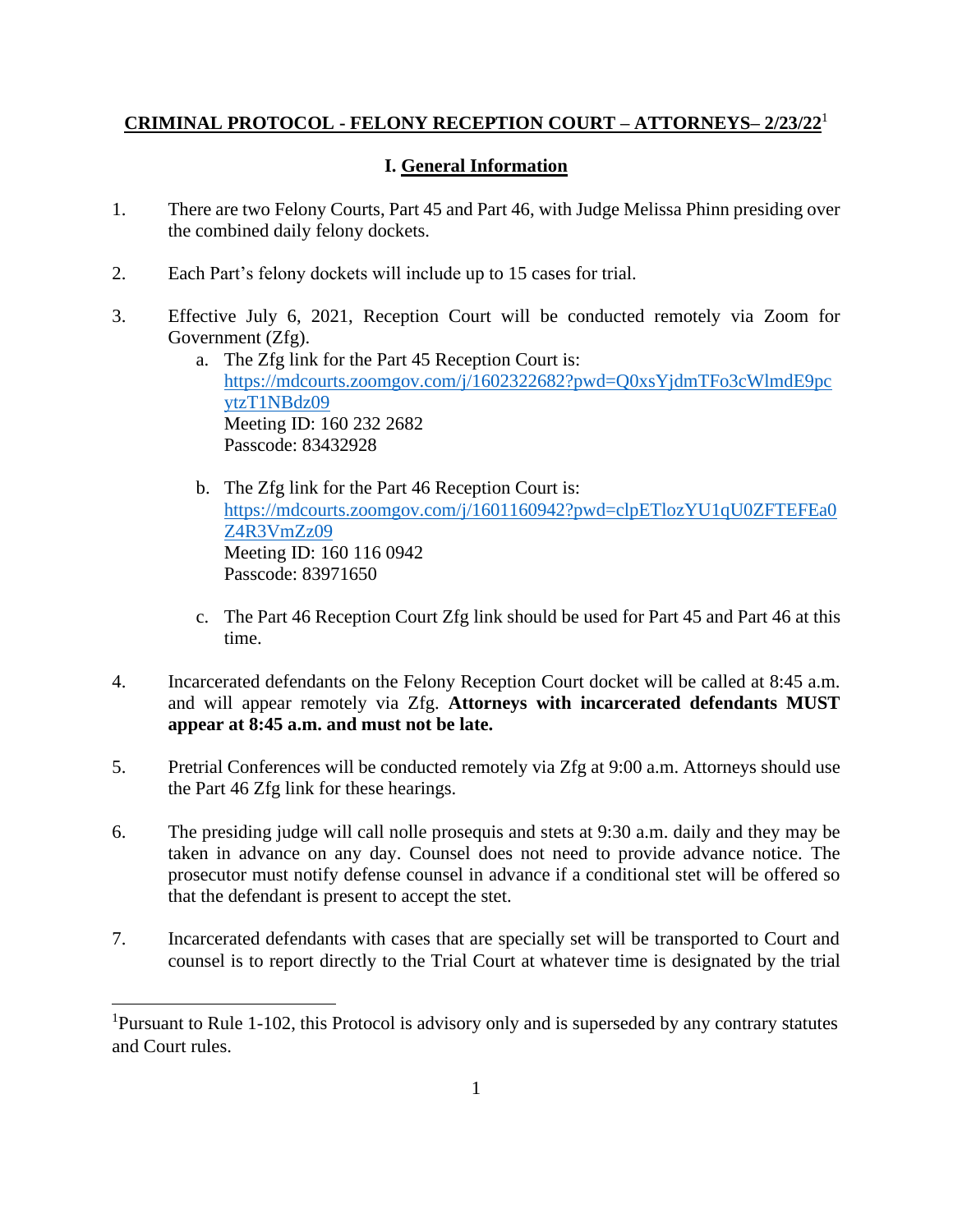Judge. Incarcerated defendants with cases listed on Part 28 will be assigned to a Judge prior to the scheduled trial date by Judge Phinn. Counsel must contact the Judge to be informed of where the Judge will be sitting. Attorneys should not double book cases for Part 28. Double booked cases will be sent to trial back to back.

- 8. The remaining Part 45/Part 46 docket cases will then be called.
- 9. Effective August 2, 2021, non-incarcerated defendants with serious offenses will be sent to trial.
- 10. Effective September 7, 2021, non-incarcerated defendants with non-serious offenses will be sent to trial.
- 11. Pleas for incarcerated defendants will be taken on the scheduled Reception Court date and advance notice that a plea will be taken is not necessary. If the Reception Court Judge does not accept the plea, the case will be sent to a Trial Court Judge who may accept the plea or conduct the trial.
- 12. Plea sheets must be submitted in advance directly to the presiding Reception Court Judge in advance of the scheduled trial date.
- 13. For each case, the parties appear before the Reception Court Judge, who will then either take a guilty plea, assign the case to a trial court, or postpone the case as the designee for the Administrative Judge. All cases should be postponed within 180 days unless the defendant has waived HICKS pursuant to Rule 4-271 or unless the Judge finds good cause. The Reception Court Judge will also preside over initial appearances for unrepresented defendants at 2:00 p.m.
- 14. **No appearance notices will be accepted in Court. All notices of appearances must be filed with the Clerk's Office.**
- **15. Attorneys with shielded juvenile cases should not join the Felony Reception Court but should contact the Criminal Assignment Office to schedule a trial date.**